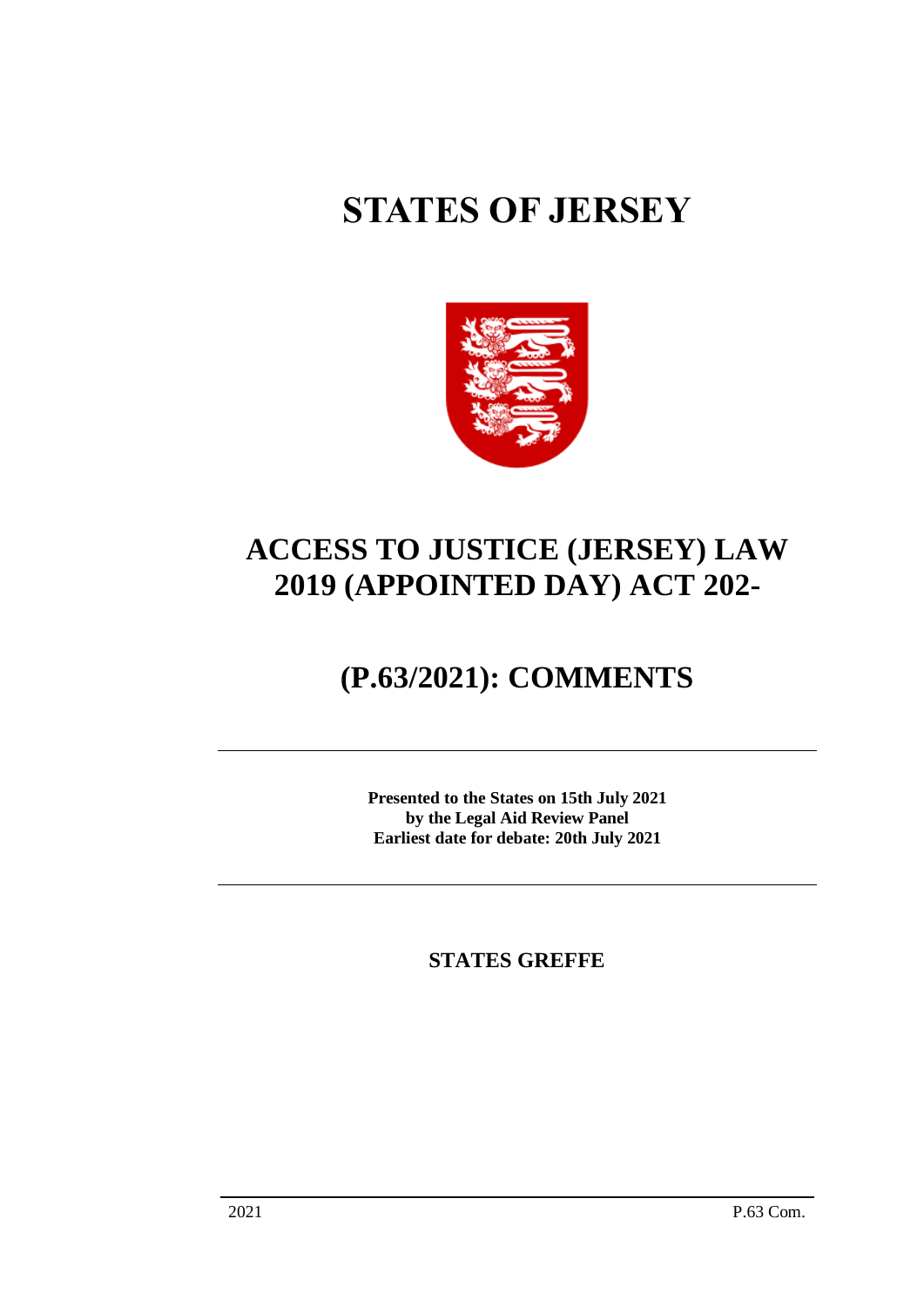# **COMMENTS**

- 1. The Chief Minister lodged the [Access to Justice \(Jersey\) Law 2019 \(Appointed](https://statesassembly.gov.je/AssemblyPropositions/2021/P.63-2021.pdf)  [Day\) Act 202-](https://statesassembly.gov.je/AssemblyPropositions/2021/P.63-2021.pdf) [\[P.63/2021\]](https://statesassembly.gov.je/AssemblyPropositions/2021/P.63-2021.pdf) on 8th June 2021. This follows the adoption of the [Access to Justice \(Jersey\) Law 2019](https://www.jerseylaw.je/laws/enacted/Pages/L-11-2019.aspx) (the Law) through debate of the [Draft](https://statesassembly.gov.je/assemblypropositions/2019/p.23-2019.pdf)  [Access to Justice \(Jersey\) Law \[P.23/2019\],](https://statesassembly.gov.je/assemblypropositions/2019/p.23-2019.pdf) held on 1st May 2019.
- 2. The Legal Aid Review Panel (the Panel), established in August 2018, was tasked with providing scrutiny of the changes to the way individuals are supported through the Legal Aid system in Jersey. The Panel undertook a full review of P.23/2019, lodging a report [\[S.R.8/2019\]](https://statesassembly.gov.je/ScrutinyReports/2019/Report%20-%20Legal%20Aid%20Review%20-%2029%20April%202019.pdf) detailing its findings and recommendations.
- 3. The Panel has continued to keep a watching brief on the progress of the Legal Aid Scheme, and met with the Law Society on 14th April 2021, and wrote to the Chief Minister on [25th February 2020,](https://statesassembly.gov.je/ScrutinyReports/2020/Letter%20-%20to%20Chief%20Minister%20re%20Legal%20Aid%20Guidelines%20Committee%20-%2025%20February%202020.pdf) [28th January](https://statesassembly.gov.je/ScrutinyReports/2021/Letter%20-%20to%20Chief%20Minister%20re%20Progress%20of%20Legal%20Aid%20Guidelines%20Advisory%20Panel%20-%2028%20January%202021.pdf) and [16th April 2021.](https://statesassembly.gov.je/ScrutinyReports/2021/Letter%20-%20to%20Chief%20Minister%20re%20Progress%20of%20Legal%20Aid%20Guidelines%20Appointed%20Day%20Act%20-%2016%20April%202021.pdf)
- 4. The Panel is pleased to that P.63/2021 has been lodged, however, this has been somewhat delayed and there remains concern about whether a new Legal Aid Scheme will be implemented in a timely manner. The Panel is keen to seek the assurance of the Chief Minister that the necessary elements to progress the Legal Aid Guidelines, including a period of public consultation, do not delay the finalisation and implementation of the scheme. The Panel has also highlighted here additional areas where publication and/or clarification is required from the Chief Minister.

# **Timelines**

- 5. The Law was adopted by the States Assembly on 1st May 2019. This followed a delay in debate, which was postponed from February 2018 due to the change in Chief Minister in June of that year and to allow time for the current Chief Minister to be briefed on the Law.
- 6. The Panel was informed by the Chief Minister in March 2020 that he expected to receive the Shadow Legal Aid Guidelines Advisory Committee's (the Shadow Committee) initial report and recommendation "soon". This was prior to the onset of the COVID-19 Pandemic.<sup>1</sup>
- 7. The Shadow Committee's recommendations were formally presented to the Chief Minister's Office in November 2020. Again, the timing was such that it is understood that the Chief Minister's ability to review and be briefed on the recommendations was impacted by the second infection wave of the pandemic. The Chief Minister indicated in February 2021 that he would be receiving briefings on the topic in March of that year and that the lodging of the Appointed Day Act could be expected shortly after this with the intention that the proposed guidelines be laid before the States Assembly by September 2021.<sup>2</sup>
- 8. In April 2021 the Panel was informed by the Chief Minister of his intention to lay the proposed scheme before the States Assembly by the end of October. This date was on the proviso that the Appointed Day Act be lodged by early

<sup>1</sup> Letter – [Chief Minister to Legal Aid Review Panel –](https://statesassembly.gov.je/ScrutinyReports/2020/Letter%20-%20Chief%20Minister%20to%20Legal%20Aid%20Review%20Panel%20re%20Legal%20Aid%20Guidelines%20Commitee%20-%206%20March%202020.pdf) 6 March 2020

<sup>&</sup>lt;sup>2</sup> Letter – Chief [Minister to Legal Aid Review Panel –](https://statesassembly.gov.je/ScrutinyReports/2021/Letter%20-%20Chief%20Minister%20to%20Legal%20Aid%20Review%20Panel%20re%20Progress%20of%20Legal%20Aid%20Guidelines%20Advisory%20Panel%20-%204%20February%202021.pdf) 4 February 2021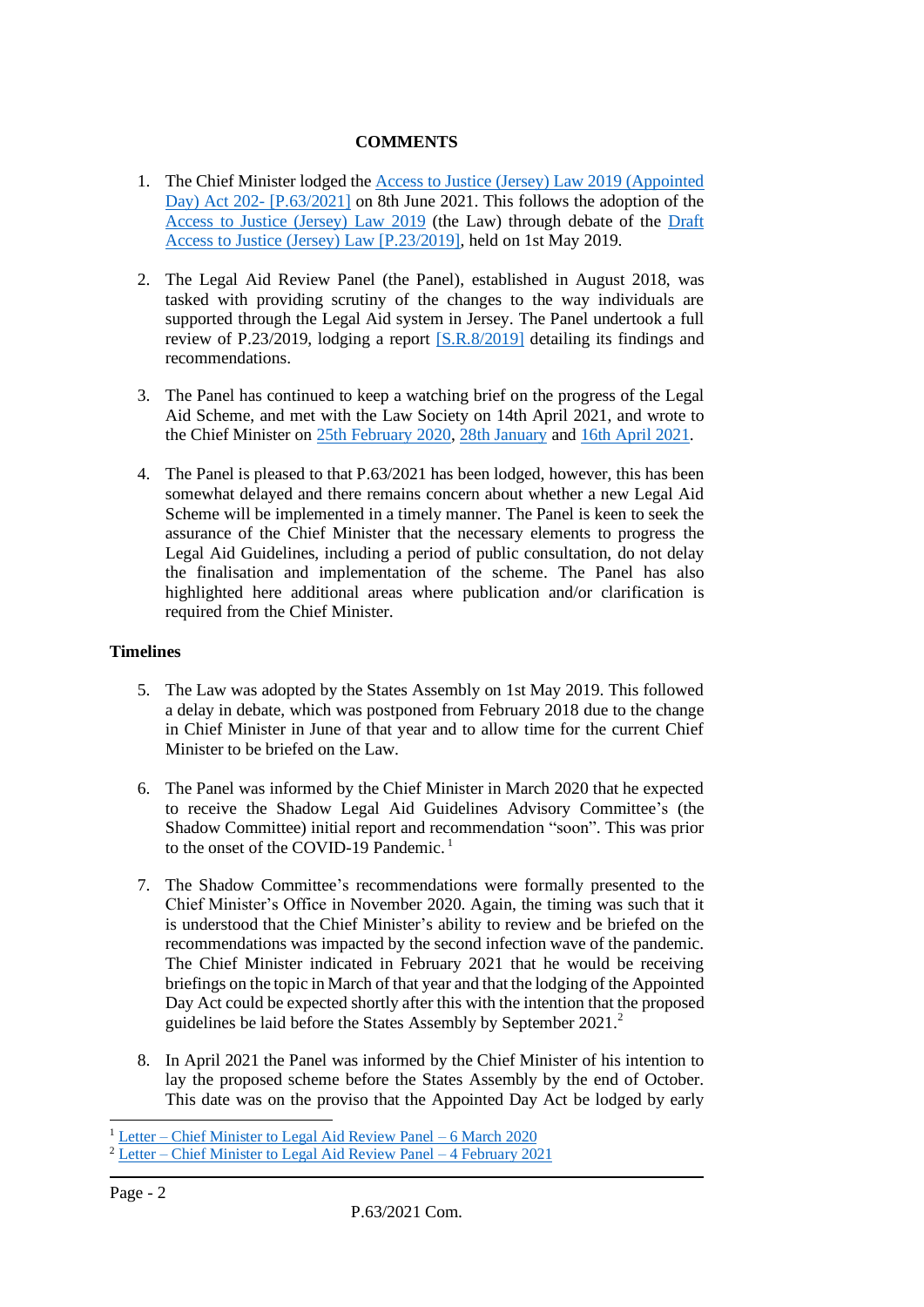June 2021 and the Chief Minister would be seeking formal representation from the public under Article 7 of the Law.<sup>3</sup>

- 9. The Panel has corresponded with the Chief Executive Officer of the Jersey Law Society, as a member of the Shadow Committee, who has reported that the Shadow Committee had met on a regular basis in late 2019 and early 2020, reaching agreement on the basis of a scheme to be placed before the Chief Minister prior to the Island going into lockdown at the end of March 2020. This has been confirmed within the report of P.63/2021. It is understood by the Panel that the expectation of both the Shadow Committee and Jersey's legal profession is that the public consultation will be completed in sufficient time to allow finalised guidelines to be implemented by the end of 2021 at the latest.
- 10. Adoption of P.63/2021 will allow the Legal Aid Guidelines Advisory Committee to be formally established and mark the start of a maximum sixmonth period culminating in a report to the Chief Minister to assist in finalising the Legal Aid Guidelines. It is anticipated that the time needed to produce this will be minimal (and certainly shorter than the allowable six months) due to the collaborative work already carried out by the Shadow Committee.
- 11. There are regulations that the Chief Minister will still need to lodge, in line with Article 6 of the Costs in Criminal Cases (Jersey) Law 1961. P.63/2021 indicates that these will be lodged prior to a proposed Scheme being laid before the States and will contribute towards meeting the cost of the scheme. P.63/2021 also states that this work is ongoing and the Panel would seek the Chief Minister's reassurance that this work has now been completed and will not cause further delay.
- 12. **The Panel is of the opinion that the Chief Minister must finalise the Legal Aid Guidelines with all due haste. Representation from the public should be sought without delay following the forwarding of the recommended guidelines by the Legal Aid Guidelines Advisory Committee, to allow for their finalisation and implementation before the end of 2021.**
- 13. The Panel would urge the Chief Minister to produce and publish a timeline for future progress which outlines the steps to implementation to ensure that the deadline of the end of 2021 is met. It would be helpful for this timeline to include the duration of the public consultation period and the four-week period (detailed in Article 7 of the Law<sup>4</sup>) allowing States members to lodge a Proposition or request that the initial Guidelines are annulled.

#### **Proposed changes as outlined**

14. Although there have been some changes to the proposed guidelines, which the Panel has been privately briefed on by the Shadow Committee, the foundations remain similar to those outlined in the appendix of P.23/2019. The Panel will be carrying out scrutiny of the guidelines once finalised and will provide comment to the Assembly in due course.

<sup>3</sup> Letter – [Chief Minister to Legal Aid Review Panel –](https://statesassembly.gov.je/ScrutinyReports/2021/Letter%20-%20Chief%20Minister%20to%20Legal%20Aid%20Review%20Panel%20re%20Progress%20of%20Legal%20Aid%20Guidelines%20Appointed%20Day%20Act%20-%2023%20April%202021.pdf) 23 April 2021

<sup>4</sup> [\[P.23/2019\] Page 8](https://statesassembly.gov.je/assemblypropositions/2019/p.23-2019.pdf)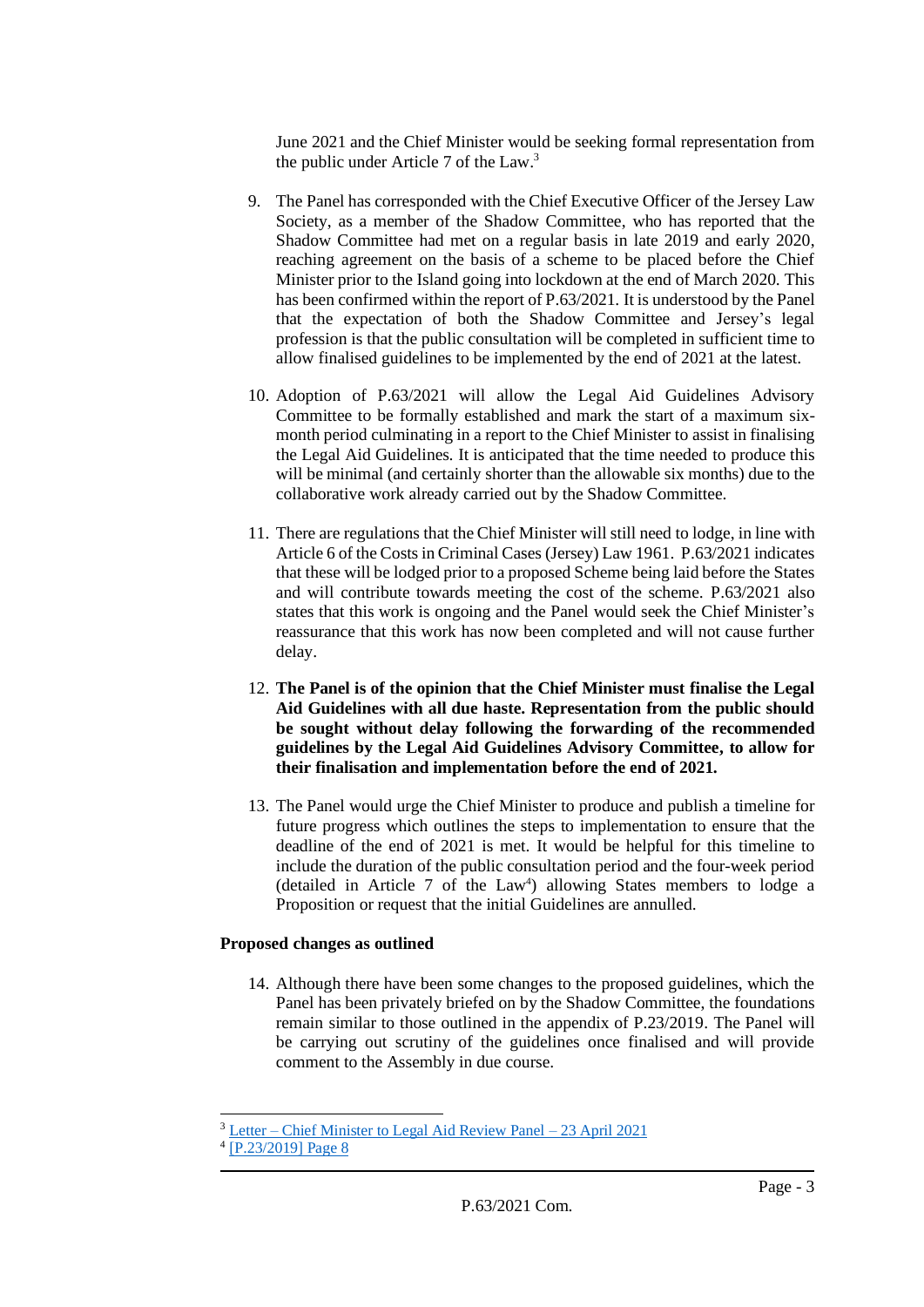- 15. These changes can briefly be outlined to include:
	- a) Introduction of eligibility criteria through topic of law, split between Public and Private law
	- b) Introduction of eligibility criteria through financial background based on updated calculation of income and capital
	- c) Personal contributions to be made on a sliding scale
	- d) Fees for type of legal rates and actions
	- e) Establishment of a Legal Aid Office under the oversight of the Judicial Greffier
	- f) A publicly funded fixed fee Duty Solicitor and Duty Advocate service would operate within the office to support those taken into custody or appearing before the Courts
- 16. The Panel would highlight that in its understanding of the draft guidelines, sufficient allowance has now been included to allow discretion of the Judicial Greffier or the Magistrate to grant legal aid where the circumstances require it. This had been an area of concern highlighted by the Panel in S.R.8/2019.<sup>5</sup>
- 17. The Panel is broadly accepting of the draft guidelines that it has been briefed on to date. As stated, it would expect that the recommended guidelines will be passed to the Chief Minster and published in quick succession should the Assembly adopt P.63/2021.

#### **Future changes to the Legal Aid Scheme**

- 18. Elements of Article 7 were included in the Law following the Panel's request that procedures be in place for the Chief Minister to lay the Legal Aid guidelines, before the Assembly for at least 4-weeks before they were enacted.<sup>6</sup> Under Article 7 (11) and (12) of the Law the Chief Minister will hold power to revoke or revise the Legal Aid Guidelines following adoption of P.63/2021, this is subject to the same 4-week period. This will allow any States Member the opportunity to lodge a Proposition to annul the initial guidelines or any future revisions.
- 19. Upon implementation of P.63/2021 the Chief Minister will be accountable to the Assembly and to the Public for the Island's Legal Aid Guidelines with the Judicial Greffier being accountable to the Assembly for the use of public resources and the administration of the Scheme.<sup>7</sup> The Chief Minister must accept accountability for the allocation of public resources in this respect and, having sought clarification of financial implications of the proposed scheme, this should not cause further delay to the finalisation of the guidelines or their implementation.<sup>8</sup>
- 20. The Chief Minister, in the debate of P.23/2019, indicated that he did not wish the States to debate the specific details of the guidelines once created:

*"In terms of responding to Deputy Morel, it is not my intention, at this stage, to change the process. Essentially, I think, it is the fact that we have a public* 

<sup>5</sup> [\[S.R.8/2019\]](https://statesassembly.gov.je/ScrutinyReports/2019/Report%20-%20Legal%20Aid%20Review%20-%2029%20April%202019.pdf)

<sup>&</sup>lt;sup>6</sup> [\[S.R.8/2019\]](https://statesassembly.gov.je/ScrutinyReports/2019/Report%20-%20Legal%20Aid%20Review%20-%2029%20April%202019.pdf)

<sup>&</sup>lt;sup>7</sup> [\[S.R.8/2019\]](https://statesassembly.gov.je/ScrutinyReports/2019/Report%20-%20Legal%20Aid%20Review%20-%2029%20April%202019.pdf)

<sup>8</sup> Letter – [Chief Minister to Legal Aid Review Panel –](https://statesassembly.gov.je/ScrutinyReports/2021/Letter%20-%20Chief%20Minister%20to%20Legal%20Aid%20Review%20Panel%20re%20Progress%20of%20Legal%20Aid%20Guidelines%20Appointed%20Day%20Act%20-%2023%20April%202021.pdf) 23 April 2021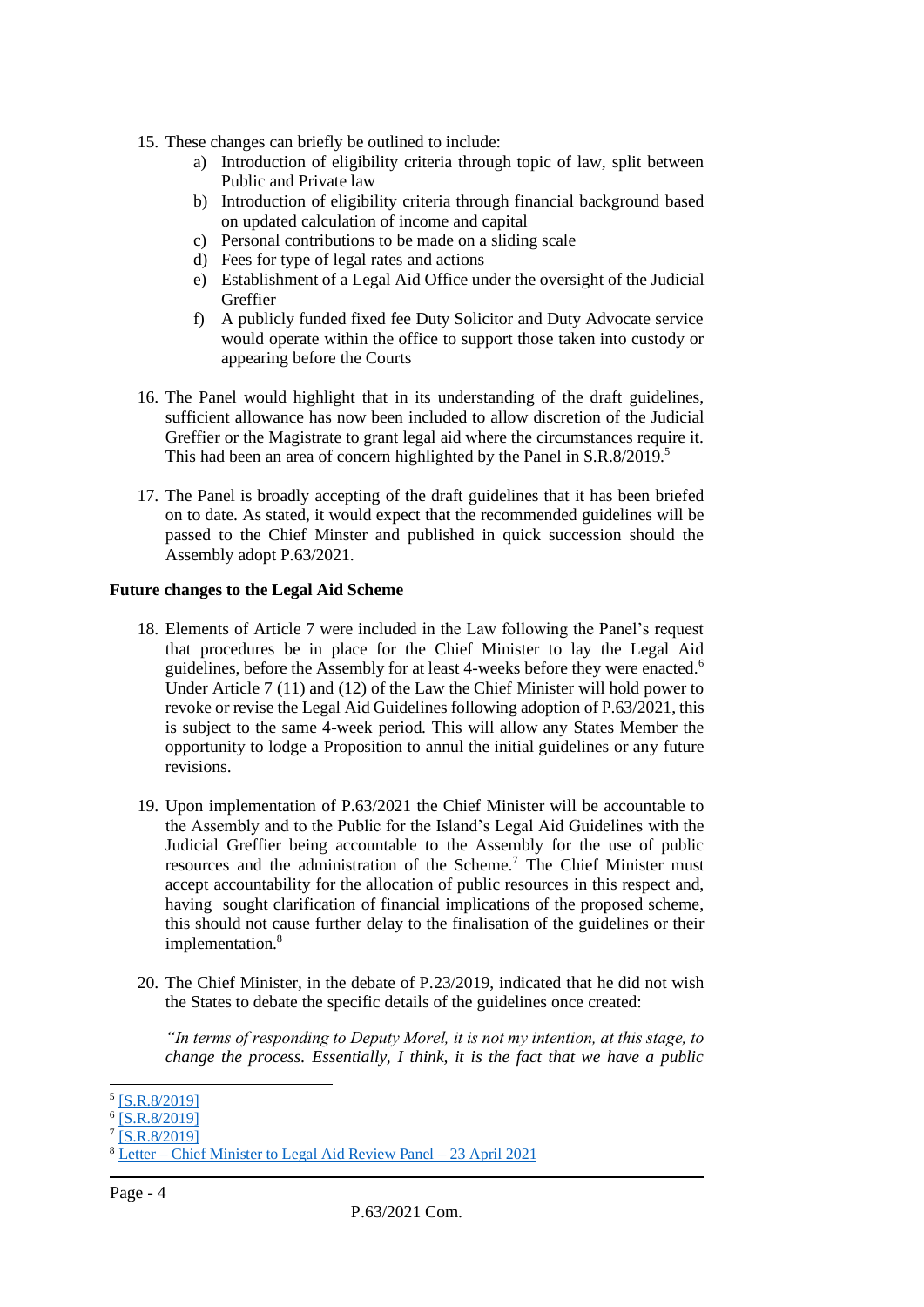*consultation process in there before the scheme is produced. I would, therefore, hope that would extend to States Members to have input at that stage and to the Scrutiny process. The question is whether it then becomes open to States Members to amend individual bits, without having the technical offset on that. I think, if it was of sufficient concern, the fact that this Assembly can annul, as I said, I think will very much focus the minds, if a question is raised and it is of substance, by a Member, as part of that consultation process. I am open to, if that process does not work, then any future Chief Minister, or myself, may amend that. The analogy I would use is, this is a very complicated area and it is a highly technical one. If we look at things like the Island Plan which, notionally, is slightly less technical in terms of legal nuances, shall we say, that has a very defined process before it can come back to the Assembly and, yes, Members can change it, but there is a very rigid structure around that. This is even more complicated. That is the concern. Now, is that too complicated for States Members, or not? That is a different view and I would not want to even think that in my mind, but it is very much a case of do you want, effectively, a committee of 49 designing the legal guidelines, or do you want to keep it focused and say: "Right, this Assembly has the final override of saying yes or no" but bearing in mind there are public consultation steps in that process. So, that is an approach. Members may, or may not, go with that, but that is the issue." <sup>9</sup>*

21. The Panel accepts the principle that the finalised guidelines, or individual changes to guidelines, need not be subject to full debate in the Assembly, however there is a need to update Scrutiny and the wider Assembly of any changes to the Legal Aid Guidelines. The Panel would suggest that early briefing and working openly with Scrutiny and the Assembly will reduce the risk that any changes are annulled. The Panel advises the Chief Minister to clarify his position on the inclusion of Scrutiny and States Members in any revisions to the Legal Aid Scheme in the future. The Panel further suggests that clarification on how a States Member may influence any changes to the Legal Aid Scheme in the future be clarified.

### **Costs of the Scheme**

- 22. Funding of £400,000 per annum is allocated to the Legal Aid Office in the Government Plan 2021-24.<sup>10</sup> However, the anticipated financial implications of the Legal Aid Guidelines have not yet been finalised.
- 23. As mentioned, the Chief Minister is anticipating lodging Regulations under Article 6 of the Costs in Criminal Cases (Jersey) Law 1961 to contribute towards meeting the cost of the publicly funded Criminal Legal Aid Scheme.
- 24. The Panel notes that under Article 5 of the Law, once enacted, the States is required to ensure that the Judicial Greffier is provided with sufficient resources for the purpose of meeting payments under the Legal Aid Scheme.
- 25. The Panel has some concern that costs previously identified, and budgeted for, will not meet the financial needs of the Legal Aid Scheme. The Chief Minister

<sup>9</sup> [Hansard, 1.2.4, 1st May 2019](https://statesassembly.gov.je/AssemblyHansard/2019/2019.05.01%20States%20-%20Edited%20transcript.pdf)

<sup>10</sup> [Government Plan 2021-24, page 201](https://www.gov.je/SiteCollectionDocuments/Government%20and%20administration/ID%20Government%20Plan%202021%20to%202024%20CB.pdf#page=201)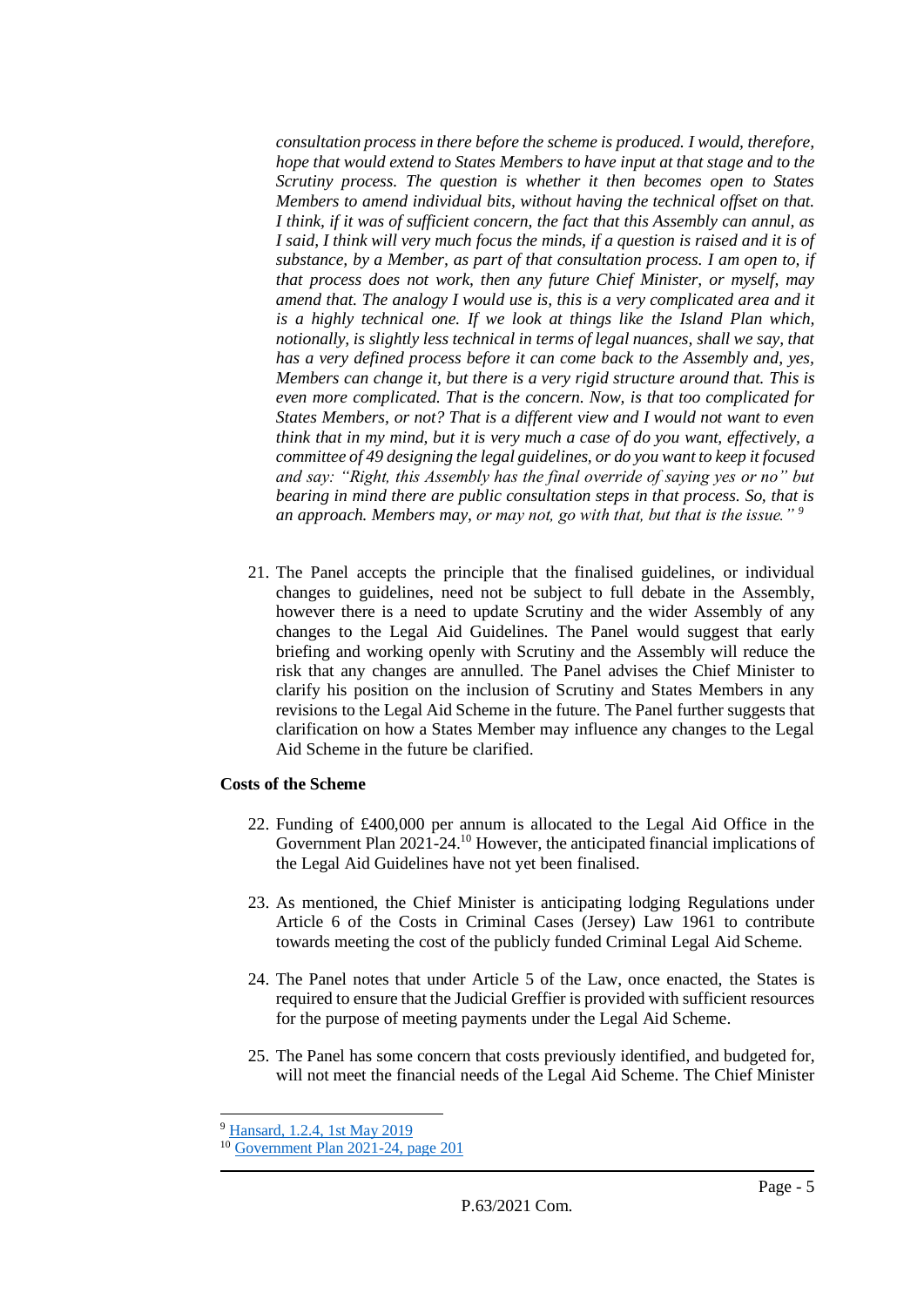must identify these urgently in order to include them within the Government Plan 2022-25.

# **Legal Aid Guidelines Advisory Committee**

- 26. As identified the Legal Aid Guidelines Advisory Committee has been meeting in shadow form since 2019. The membership of the committee once established by P.63/2021 will consist of:
	- the Attorney General or a person nominated by the Attorney General;
	- the most senior officer of the Magistrate's Court, or a person nominated by that senior officer;
	- the Bâtonnier or a person nominated by the Bâtonnier;
	- the President of the Law Society or a person nominated by the President;
	- the Chief Executive Officer of the Law Society or a person nominated by the Chief Executive Officer;
	- two persons nominated by the Bailiff;
	- two other persons nominated by the Chief Minister who are residents of Jersey and who are not members of the States; and
	- two members of the States, nominated by the States.
- 27. Inclusion of two members of the States, nominated by the States, was included in the Law following recommendation of the Panel. A quorum of not less than seven members was also included in the establishment terms on the basis of Panel recommendations.
- 28. The Panel expects that the Chief Minster will outline his nominations of members to the Assembly upon adoption of P.63/2021. The Chief Minister should also clarify the position of membership during 2022 following the election of a new States Assembly, for example will members hold their position if re-elected and will any new Chief Minister be in the position to nominate new members.
- 29. The Panel would also request that the Chief Minister outline how the Legal Aid Guidelines Advisory Committee, in his opinion, will operate following publication of the Legal Aid Guidelines. For example, what frequency of meetings is anticipated and does he expect to receive recommendations on potential revisions and changes moving forward.

### **The Bâtonnier and Tour de Rôle**

30. The Panel remains unclear on the future role of the Bâtonnier. This should be clarified. The postholder will have the right to membership of the Legal Aid Guidelines Advisory Committee, however the role of administrating the Legal Aid Scheme will be the responsibility of the Judicial Greffier under the Legal Aid Office.<sup>11</sup> The Panel notes that the Bâtonnier will hold authority in consideration of appeals made against decisions of the Legal Aid Office, as well

<sup>&</sup>lt;sup>11</sup> [\[S.R.8/2019\]](https://statesassembly.gov.je/ScrutinyReports/2019/Report%20-%20Legal%20Aid%20Review%20-%2029%20April%202019.pdf)